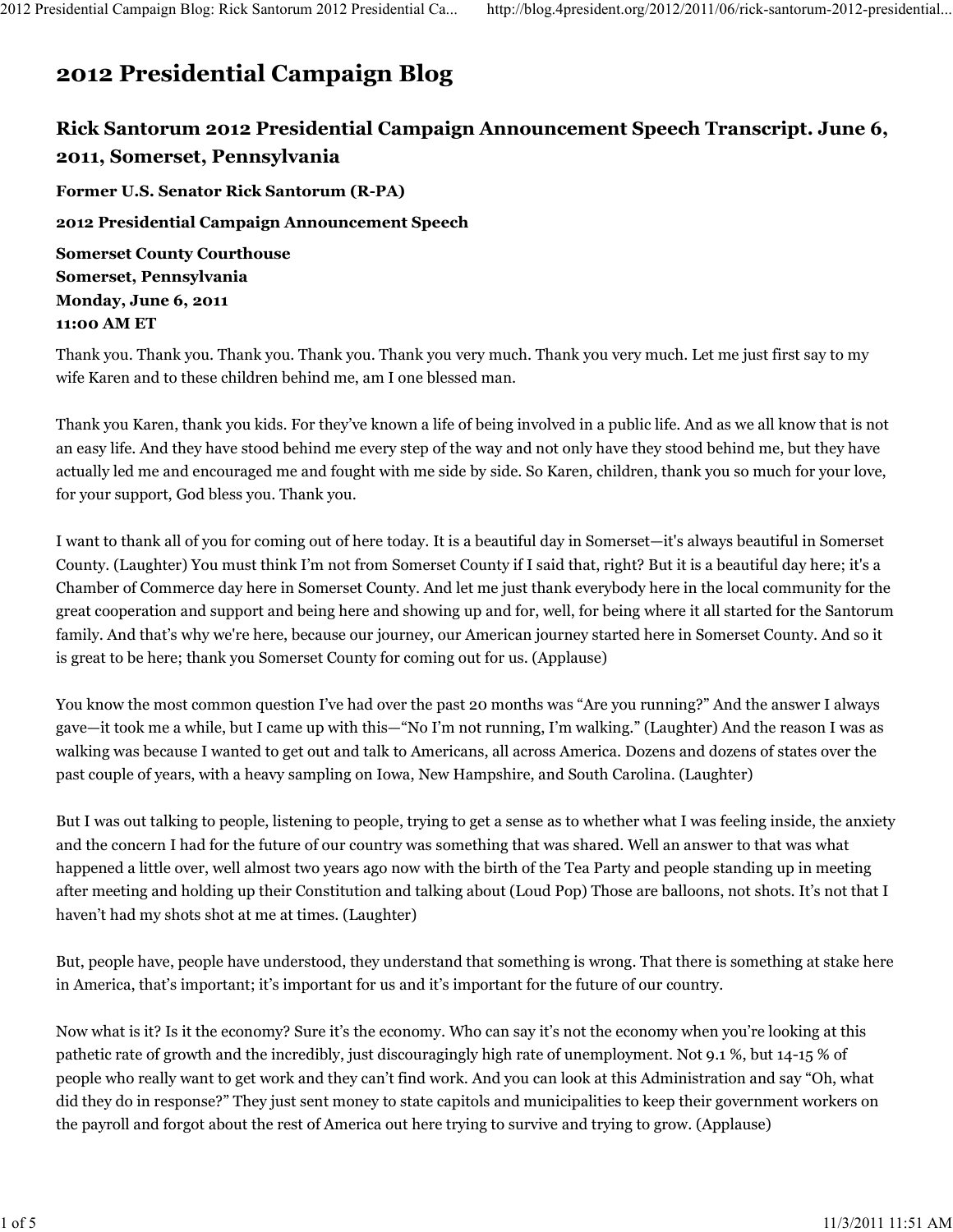Is it gas prices? Yeah, sure it's gas prices. We're from here in Somerset County, mineral-rich Somerset County. And we have coal and gas and all sorts of resources here, and we have a President who doesn't want us to access those resources, and then complains that the prices of energy are high. (Applause)

And if you look at the record of spending under this President, he came in, sure he came in with a problem. And then in that hole that he was in, he kept digging and digging and digging. Now for every dollar we spend thanks to this President, forty cents is borrowed. Forty cents is going to be put on every man, woman, and child to pay the interest on for the rest of their lives. Who are we? Who are you, Mr. President? Who are you, Mr. President to say that you and your Administration should take forty cents out of every dollar and borrow it from future generations to prop you up? (Applause)

He's done worse than that. He's devalued our currency by pumping Fed Reserve currency, pumping money, inflating our commodities, our food prices, our oil prices. Which is a horrible penalty on working Americans, on saving Americans.

He's devalued our currency and he's not just devalued our currency, he's devalued our culture. Through marriage, and through not standing up to the Defense of Marriage Act. (Applause) Through federal funding of abortions. (Applause) He's devaluing our dollars, and he devalues our other currency, our moral currency. (Applause)

All of this is bad enough, but I think Americans now realize there's even more, there's something more that is concerning America. And that's why I am here in Somerset County. I'm here in Somerset County, because my grandfather came to this county way back in 1927.

Did he come here because the government was promising him all sorts of benefits, promising him all sorts of hand-outs and bail-outs? No, no he left a country where the government made all the promises.

He left a country, and I would add a good job. He had a job on a mail train after World War I, which he fought in. He had that job on a mail train; he lived in a beautiful little idyllic town, in the mountains, right down on a lake. I visited it, it is truly gorgeous. And I said why would anyone want to leave nine brothers, eight brothers and sisters, leave a stable job and a beautiful place at the foot of the Dolomite Mountains. One word. One reason. Freedom. (Applause)

He was watching what Mussolini was doing; he was watching what he was inculcating into his oldest son and he said "I will not stand for this." And so he left and he came here; took a waylaid trip to Detroit, but he eventually came here. And he started in the coal mines here in Conemaugh Township in northern Somerset County, in Carpenters Park, Pennsylvania. (Applause)

And he worked and he worked to give his children, my dad, who was seven years old when he came in 1930, the opportunity for freedom, to live your dreams, because he knew that America believed in him, believed in people, gave people a shot; if they worked hard they could succeed. That's the America that my grandfather came to, that's the America that my dad lived in, and that's the America that we need again today. (Applause)

That is what is unique. The President of the United States, just a few weeks ago, in responding to Paul Ryan's budget said this, and he was talking about Medicare and Medicaid and unemployment insurance. And he said "The country's a better country with those programs." "I'll go one step further," he said. "America was not a great country until those programs." (Boos from crowd)

Ladies and Gentleman, America was a great country before 1965. (Cheers, Applause)

America was a great county before government decided that it had to start taking from those— (Pauses for a woman that fainted)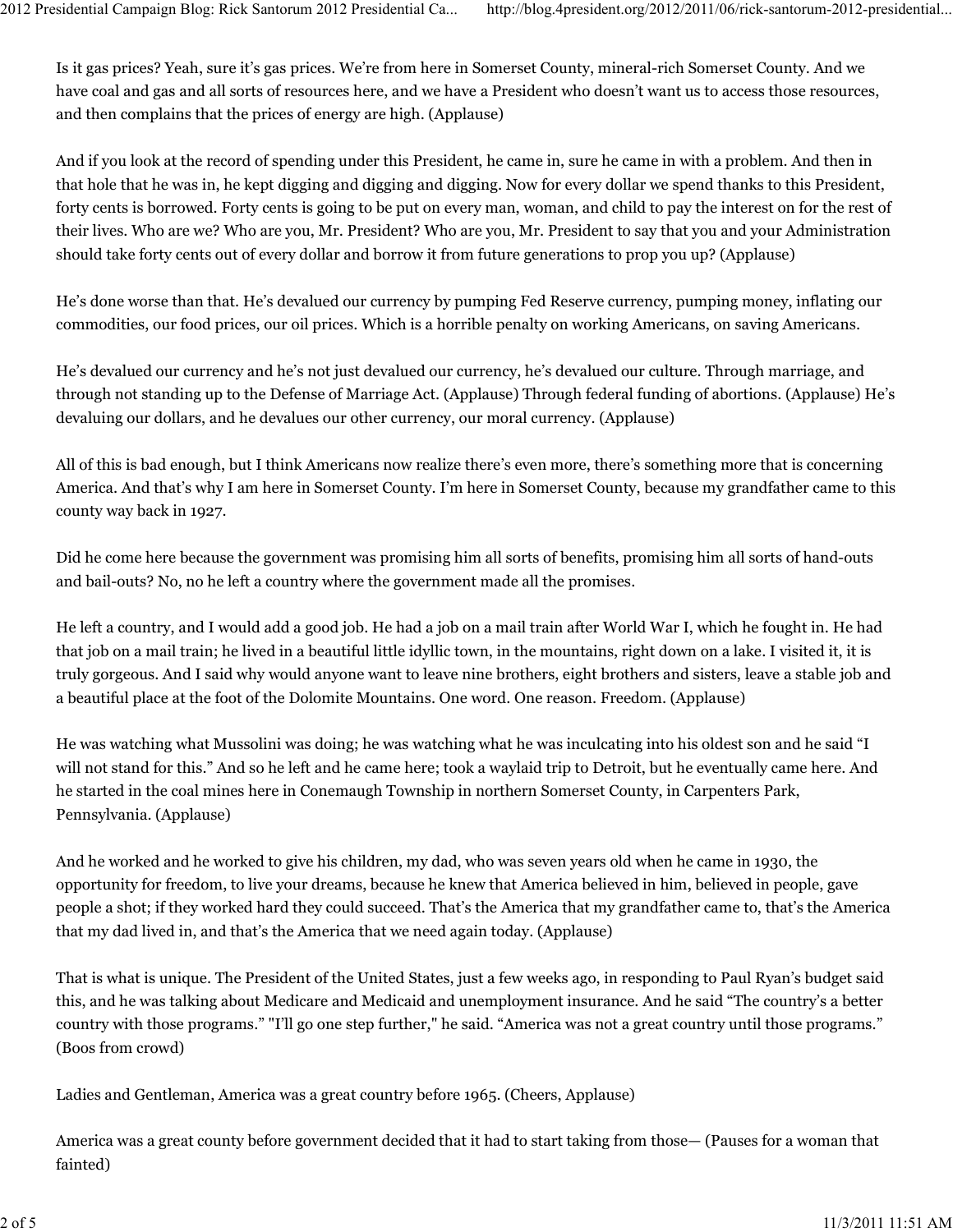Sorry we have someone who I think the heat has got to them. So make sure if there's any emergency personnel they can get here; want to make sure that this person gets some help. (A woman asks for water) Here you go, hand that down. (Hands his water to her, leaves podium for a bit, and then returns) Appreciate it if everybody would just say a little prayer for that young lady.

America is a great country, not because of our government, it's because our founders founded it a great country. (Applause) I love our tea partiers who raise their Constitution up. (Applause, Cheers) That Constitution which is the owner's manual for America. (Applause) But in that Constitution that they hold up, is another document that's always printed there. It's the Declaration of Independence.

The Declaration of Independence is the Why of America. It's who we are. We hear a lot of talk about American exceptionalism. What does that mean? The Declaration tells us—We hold these truths to be self-evident, that all men are created equal, and endowed by our Creator with certain unalienable Rights, Life, Liberty and the pursuit of Happiness. (Applause)

Our founders, our founders did something revolutionary with that statement. You see prior to that time, where they came from, rights did not come from God to every individual. That's not what those countries believed. Rights came to the Sovereign, to the King, to the government and then the government would distribute the rights. They left those countries, because they didn't want a King to tell them what rights they had, because they knew what rights they had from God. (Applause)

And in that Constitution they established a framework to do one thing. If you're going to sum up the mission of America, what transformed the world, what made this the greatest country in the history of the world, that in the 200 years of America—life expectancy doubled, and in the two thousand years previous it did nothing. Why? Because of the principle purpose of America was to make sure that each and every person was free. That is the purpose of America. (Applause)

Ladies and gentleman, that is at stake now. More than it has ever been, in the modern time. We are facing a time when we have a group of people led by President Obama who believes that America's greatness is in government, not its people. And there is one singular act, that to me is the lynchpin and that is Obamacare.

Obamacare does something that no other entitlement has ever done and that is it obviously makes you buy something, but more importantly it's the government for the first time is going to have its clutches to create dependency on every single American. Not those on the margins of life, not those who are old or sick, but every single American now will be hooked to the government with an IV. And they will come to you every time they want to do more and say, well you want that IV, you want that health care, then you got to give us more power.

Margaret Thatcher said this, after doing an assessment of her time in Britain versus Reagan's time. She said, "I was never able to accomplish in England what Reagan accomplished in America, and it was one thing that stood in my way, the British National Health Care System." Why do you think they worked so hard? Why do you think that they were willing to break every rule? Why do you think that they were willing to lose this election? Why do you think that they ignored the polls and jammed it down the throats of the American public? Why do you think they cared so much about passing this bill? (Crowd yells power) Power; because they knew they would get you.

Juan Williams said to me about a week after President Obama decided to double down. I saw him in the green room. And I said why are you doing this? Here's what he said. He said, "Let me tell you what President Obama's team is telling me." He said, "Americans love entitlements and once we get them hooked, they will never let it go."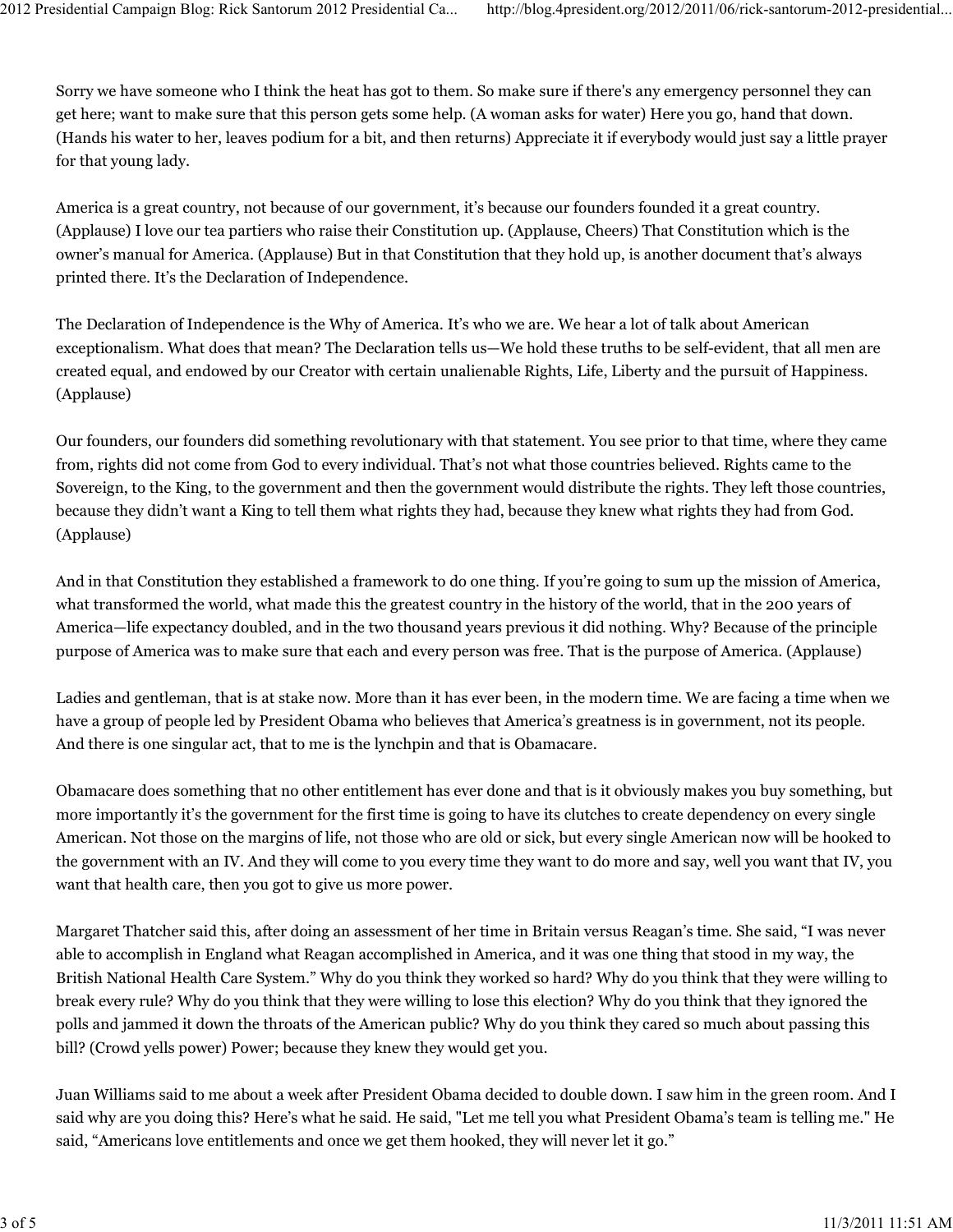They want to hook you; they don't want to free you. They don't want to give you opportunity; they don't to believe in you. They believe in themselves, the smart people, the planners, the folks in Washington who can make decisions better than you can.

Look at what they're doing with Mediscare. They're saying to seniors, you need to trust us, we are the ones who are going to make decisions what every senior can have. We can't trust seniors to make decisions. Did anybody ever look at the Medicare Prescription Drug Plan? The Medicare Prescription Drug Plan is exactly the model Paul Ryan is asking. We, quote "shoved that down the throats of the American public." No we didn't. We gave them a choice.

Seniors love the Medicare Prescription Drug Plan and it's exactly what we're proposing for Medicare, which is give people the resources to go out and choose for themselves, what's best for themselves. (Applause)

Our founders knew, our founders knew that establishing freedom, writing it in that document was the easy thing to do. They were students of history and they realized, they knew the hard thing to do was to maintain freedom over the course of time, over the course of leaders who would try to sing that siren song to give up that freedom in exchange for security.

That's another reason I am here in Somerset County at this time. I'm here in Somerset County because just a few miles from here in Shanksville, Pennsylvania, almost ten years now, a group of average Americans, a traveling salesman stood with his back against the wall and rallied and led people—average Americans—to do what needed to be done, to save freedom in America. (Applause)

And on this day, D-Day, June 6th in 1944, almost 60,000 average Americans had the courage to go out and charge those beaches on Normandy. To drop out of airplanes, who knows where and take on the battle for freedom. Average Americans, the very Americans that our government now and this President does not trust to make a decision on your health care plan. Those Americans risked everything so they could make that decision on their health care plan. (Applause)

We are facing enormous challenges today, although certainly of a different kind. But they will test whether this generation will keep faith with those patriots and keep America the greatest county in the history of the world.

Today across America people are looking for a leader who is optimistic and who believes that we must meet those challenges and that we can meet those challenges. That we can keep faith, not with big government, but with free people. (Applause)

In 2008 a wearied public, a troubled public from a financial crisis, looked to a President, looked to elect a President who they could believe in. And that President, President Obama took that leap, took that faith that the America public gave him and wrecked our economy and centralized power in Washington, DC and robbed people of their freedom. (Applause)

I believe now that Americans are not looking for someone that they can believe in; they're looking for a President who believes in them. (Applause)

Fellow Americans, it is our watch, it is our time. It is our time for all of us to step up and do what America requires us to do. I'm ready to lead. I'm ready. (Applause) I'm ready to do what has to be done for the next generation, with the courage to fight for freedom, with the courage to fight for America.

That's why I'm announcing today that I'm running for President of the United States. Join the fight, join the fight. (Applause)